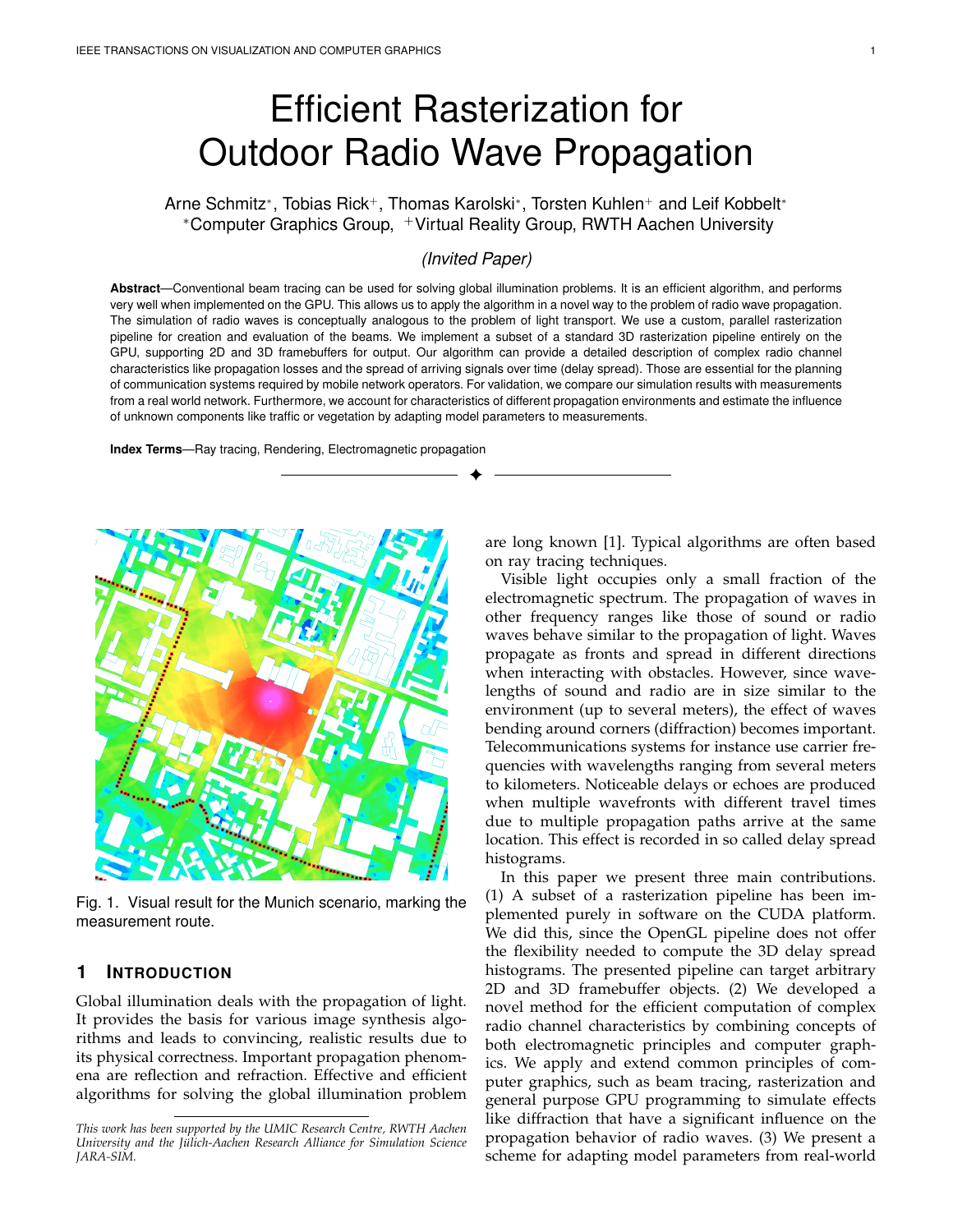measurements to account for characteristics of different propagation environments and to estimate the influence of unknown components like traffic or vegetation.

We target the propagation of radio waves of common mobile communication systems, which are in the range of several hundred MHz up to a few GHz. The knowledge of detailed radio channel characteristics is an essential requirement in the design of future communication systems. Multiple propagation paths give rise to signal fluctuations and additional propagation losses. A receiver has to deal with the arrival of signals coming from multiple directions which are spread over time. The so-called delay spread is therefore of great interest in order to provide lower and upper bounds for the lengths of incoming signals to avoid inter-symbol interference.

Both global illumination and radio wave propagation algorithms often rely on ray tracing techniques. However, high quality solutions often come at the cost of excessively high computation times. The prediction of the propagation behavior of radio waves in a common urban scenario can take from minutes up to hours. Excessive computation times still prevent the large scale deployment of exact propagation algorithms in the wireless communications community since a huge number of computations are required for the simulation of radio networks.

Thus, reducing the computation time of radio wave propagation simulations is an important topic, which we will discuss in this work. We show how to compute the delay spread histogram in an efficient and accurate manner, which was not possible before. We obtain a significant speedup by the following concept. Rather than tracing individual rays, the use of beams has the advantage that less undersampling occurs, since the beams represent a continuous bundle of propagation rays, which was also noted by Lehnert [2]. Furthermore, we implemented the algorithm on the NVIDIA CUDA platform, since our algorithm is highly parallel in nature and as thus can utilize massively parallel compute platforms. There are a number of similar technologies emerging, apart from CUDA. For example the Larrabee platform is conceptually similar as shown in [3]. On that particular system the OpenGL pipeline is done entirely in software. Our approach uses a similar technique, implementing a subset of a standard rasterization pipeline.

The basic idea of our algorithm is to generate beams that emanate from a radiation source, and split those beams by a rasterization step, recursively creating new secondary beams. Beams are evaluated by a second rasterization step, which produces a 2D field strength map and a 3D delay spread map. All raster operations are implemented solely in CUDA, utilizing the parallel nature of the platform.

Common input data for radio wave propagation algorithms is a building database where a building is usually described by its polygonal outline and one height value for the roof. We refer to this description as 2.5 dimensional. The building heights actually influence the wave

propagation, since visibility is determined according to the height of the transmitter. The restriction to two dimensions is a common abstraction in wave propagation simulations, and helps to reduce the computational complexity by a large amount. However, this model also has some obvious drawbacks. For this assumption to be correct, the geometry of the urban terrain has to be more or less planar. Predictions in mountainous regions will most likely be wrong. Also, this approach makes it impossible to simulate multi-story buildings in an indoor scenario.

Hence for a more general framework we plan to extend the method to 3D beam tracing. The extension to 3D leads to new challenges. Especially traversing the scene geometry, producing a continuous reflection and diffraction field, and the more complex rasterization are interesting problems. Some of these problems have already been solved in computer graphics, e.g. in the work by Overbeck et al. [4].

The presented work is an extension of our paper presented at the EGPGV [5]. Compared to our previous work, we have improved the performance of the rasterization and beam splitting process, added a method to optimize the propagation parameters from measurements, and we added another real-world scenario, namely a setup of three base stations in the city of Ilmenau with accurate measurements.

The remainder of this paper is organized as follows. After reviewing previous work on global illumination and radio wave propagation in Section 2, we give an overview of our algorithm in Section 3. We then present details of our parallel rasterization, how reflected and diffracted beams are generated and traced, and how the attenuation of the electromagnetic radiation is finally derived in Section 4. After that, we introduce a scheme for adapting model parameters by formulating a constraint least squares problem in order to minimize the mean squared error between predicted and measured data in Section 5. We finally give a detailed analysis of performance and accuracy in Section 6 and conclude the paper in Section 7.

# **2 RELATED WORK**

Classical ray tracing was introduced by Whitted [6]. Since then it has been successfully applied and extended in numerous publications in order to compute global illumination effects based on geometrical optics. There are various publications that focus on mapping global illumination algorithms onto the GPU, which include, but are not limited to, Horn [7], Carr [8] and Dachsbacher [9]. Global illumination techniques have been used for different problems before, e.g., for sound rendering. Notable here are the works of Tsingos [10], [11] and Funkhouser [12].

Global illumination and radio wave propagation are essentially the same problem statement, although they differ slightly in the kind of optical effects that are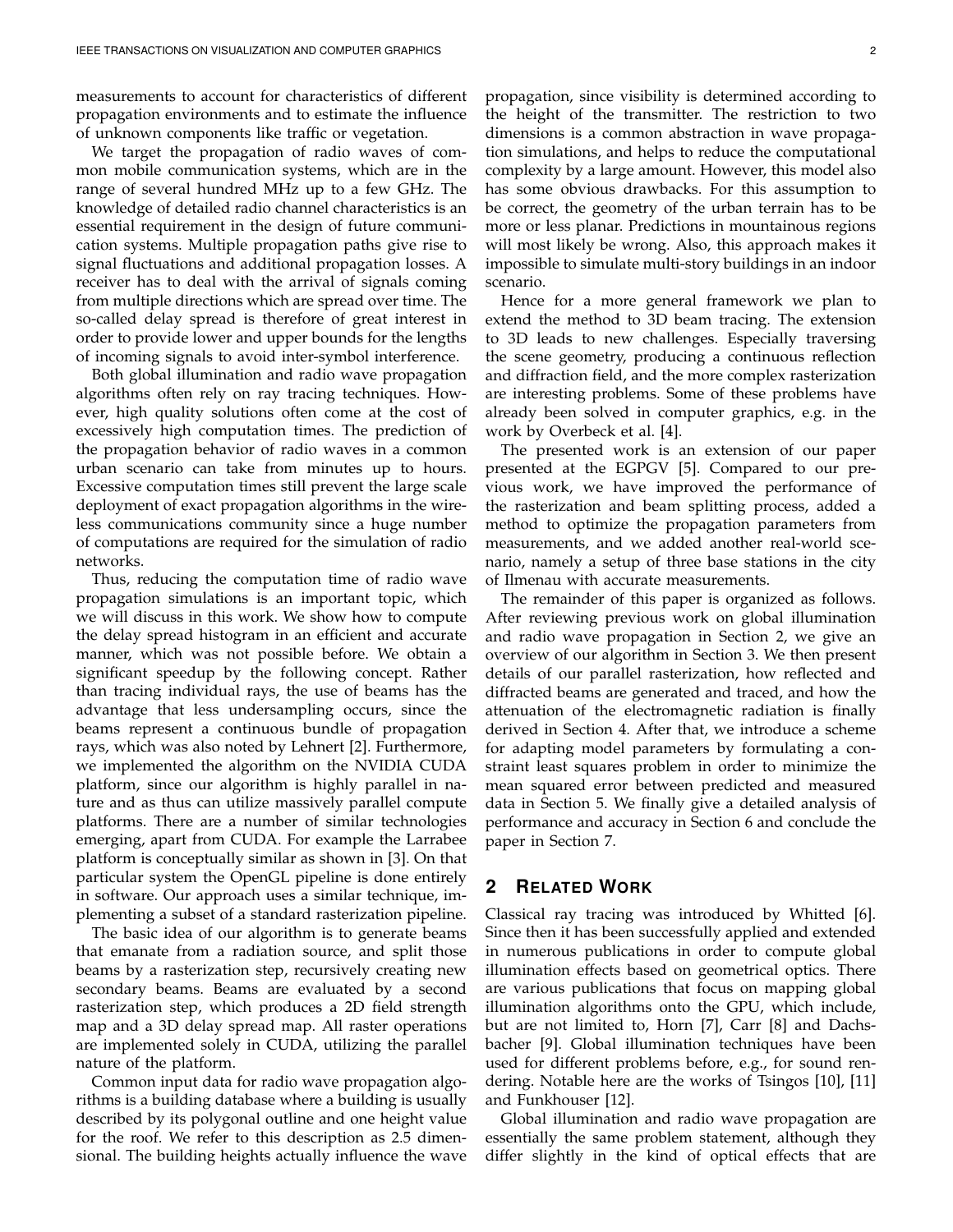simulated. Diffraction and interference for example are usually left out of global illumination, due to the subtlety of the effect. But some works like Stam [13] and Tsingos et al. [10] do incorporate these effects. However, the basic rendering equation, as formulated by Kajiya [1], still holds for radio wave propagation and can be used almost as is.

The theoretical foundation of radio wave propagation can be found in the book of Rappaport [14] whereas the COST 273 report [15] gives a more recent overview on radio propagation models and algorithms. In literature, it is very common to distinguish between stochastic (empirical) channel models and deterministic propagation algorithms. Well-known examples of empirical models are the work of Hata [16] and Ikegami [17]. They propose to model the radio propagation phenomena by approximating the actual propagation loss (path loss) by parametrized functions. Hata determined the values of the parameters by conducting extensive measurement campaigns. Ikegami extended Hata's work by analyzing the dependence of approximate equations with respect to height gain, street width, propagation distance and radio frequency. Such empirical models are typically characterized by short evaluation time but are prone to huge prediction errors and perform especially poor in heterogeneous propagation environments like historically grown cities [18].

Therefore, most deterministic algorithms for predicting radio signal strength rely on the computation of actual propagation paths due to wave guiding effects like reflection, diffraction and scattering. Ikegami [19] showed that ray tracing is also an excellent technique for estimating radio propagation losses. Based on ray tracing algorithms, Schaubach [20], Schmitz [21] and Kim [22] state that their predicted path loss values were generally within 4 to 8 dB of the measured path loss. Such predictions are considered to be of very high accuracy.

The idea of ray tracing can be extended to the concept of beams, which are a continuum of rays. Beam tracing was introduced by Heckbert and Hanrahan [23]. It reduces intersection tests, as well as overcomes sampling problems, since ray samples tend to become too sparse or too dense. Many more works have been published in this area, which also concentrated on real-time rendering [4], or non-graphical applications such as audio rendering. Two examples for this are the works by Funkhouser et al. [12] and Chandak et al. [24].

However, our approach takes the beam tracing idea to a different level of applications, not simulating light, but the radiation of different radio frequency bands. In combination with our novel data structures and an efficient implementation using general purpose GPU programming, this allows us to calculate both field attenuation and delay spread at the same time. This is done with high accuracy and in a speed not possible before. Similar to our approach is the work by Rajkumar et al. [25], who also used a form of beam tracing for wave propagation, but determines visibility differently. Similarly, Fortune presented a beam tracing approach for indoor wave propagation [26].

Furthermore, Rick et. al. presented a GPU-based approach to radio wave propagation in Catrein [27] and Rick [28]. They trace propagation paths in a discrete fashion by repeated rasterization of line-of-sight regions. By restricting computations to the strongest path only, propagation predictions are delivered at interactive rates. However, since only the mean received signal strength is computed, multi-path effects, which are an essential requirement for delay spread estimations, are completely neglected. This is not the case with our algorithm. Besides basic propagation losses, advanced channel characteristics like the delay spread are computed at a considerably reduced run time.

# **3 OVERVIEW**

Our approach rapidly and accurately computes two important aspects of radio wave propagation at arbitrary points in the scene: the average field strength and a delay spread histogram.

The algorithm consists of two parts: First, it builds a beam hierarchy that describes the propagation of the electromagnetic radiation, and second it evaluates the radio field properties based on this beam hierarchy.

The tracing algorithm relies on a small rendering pipeline similar to OpenGL, but implemented in CUDA, to determine the split positions inside of each beam. For efficiency, unnecessary geometry is clipped away by the use of a quadtree that is intersected with the beam. The pseudo code of the tracing algorithm is as follows:

- 1. Build scene geometry quadtree
- 2. Trace initial beams from source
	- 1 Clip scene against beam using quadtree 2 Split beam according to visible
	- geometry
	- 3 Generate reflected, refracted and diffracted beams
	- 4 Update signal time and attenuation for beam
	- 5 Trace recursively

The evaluation of the generated beams also uses a simplified rasterization pipeline, which accumulates the beam attenuation and the delay into 2D and 3D framebuffers respectively. The pseudo code of the evaluation algorithm using the information computed in step 2.4 in the previous listing is thus:

- 1. Iterate over all beams 1 Rasterize beam attenuation into 2D array
	- 2 Rasterize beam delay into 3D histogram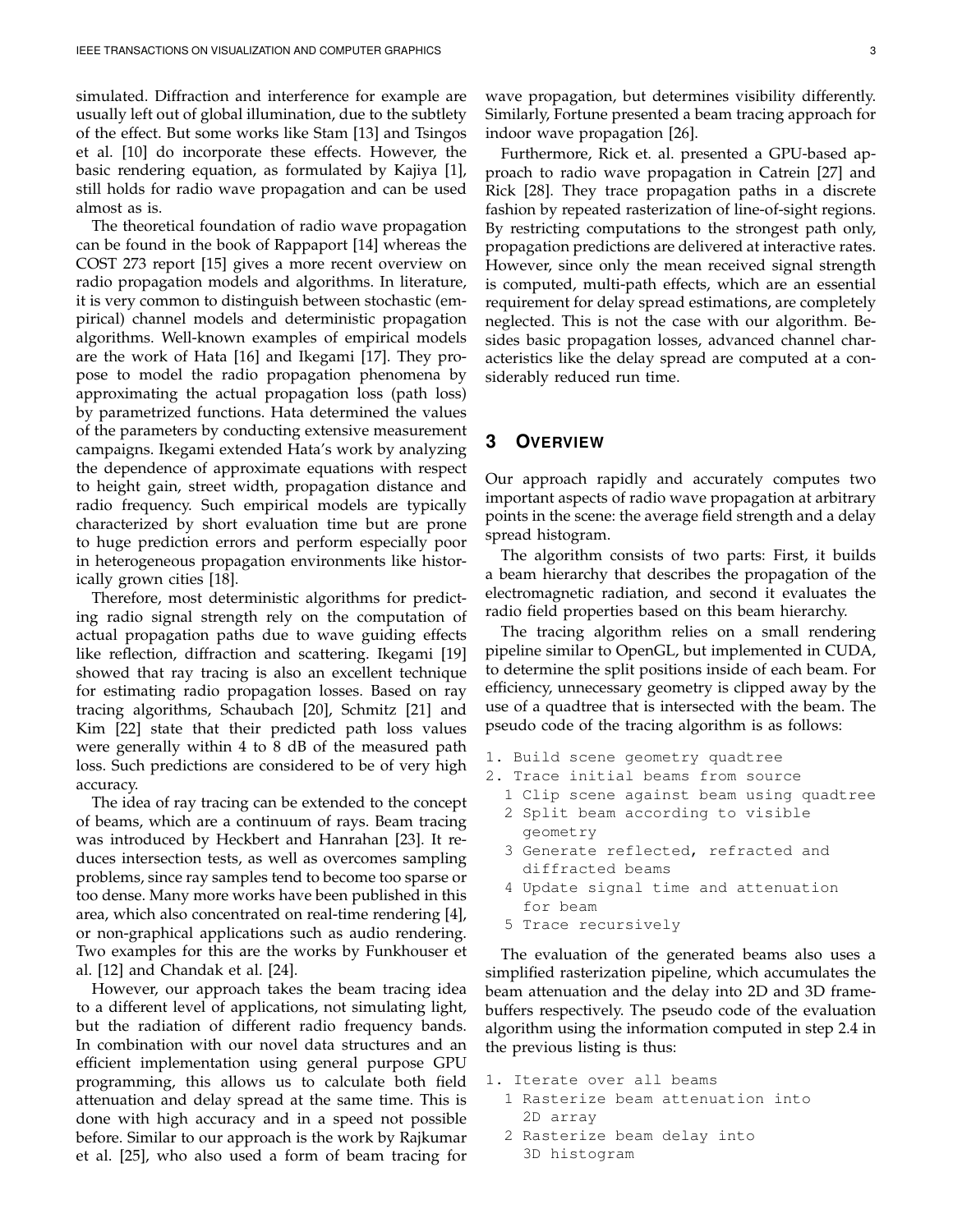



Fig. 2. Performance of the ten best grid configurations for each rasterization algorithm. The top graphs represent the half-space rasterization algorithm, while the bottom graphs represent the scanline rasterization.

# **4 THE ALGORITHM**

#### **4.1 Parallelized Rasterization**

The following sections describe the beam tracing algorithm, which heavily relies on our rasterization engine. It is a subset of a standard rendering pipeline and it is implemented in CUDA. The pipeline consists of transformation, clipping and rasterization steps. All steps are implemented in software only, and are fully parallelized. The advantage of implementing our own rendering pipeline, instead of using e.g. OpenGL, is the increased flexibility. Our engine supports framebuffers of arbitrary size, both 2D and 3D. Especially the latter property allows us to efficiently generate delay spread histograms for every point in the scene. With the advent of many-core architectures on GPUs, which are replacing fixed-function graphics pipelines, implementing rendering pipelines in software is again becoming an interesting topic. Hardware such as the Intel Larrabee platform implement rasterization not in hardware anymore, but perform it in software. This gives increased control over the details of the implementation of the rasterization pipeline and is why we decided to investigate this in more detail.

We have implemented two rasterization algorithms so far to test their performance on massively parallel platforms. One employs a simple scanline-conversion. The other algorithm uses halfspace-rasterization, as described by Pineda [29]. Both algorithms have their advantages and disadvantages concerning code complexity and performance. In our experiments the half-space rasterization algorithm turned out to be about twice as fast, which is why we used it in the final evaluation.

# *4.1.1 Scanline Rasterization*

Many of the earlier methods of converting a polygon to pixels are methods based on scanline conversion. Our implementation is based on the scanline rasterization algorithm by Heckbert [30]. The algorithm divides the rasterization task into horizontal scanlines using increments from line to line to adjust the start and end point of the raster line. The increments are updated on the fly at each vertex of the boundary. There are two increments  $dl$  and  $dr$  for the left and the right side of the polygon boundary.

This on the spot updating of the parameters is not well suited for massively parallel platforms like GPUs. It results in lots of additional random memory accesses, slowing down the execution time considerably.

Instead of this we decided to precompute the events where a new vertex is encountered and put all necessary rasterization parameters per polygon into an array. This can then be laid out nicely aligned so that memory access becomes sequential and coherent over all threads. Moreover, we store the four increment parameters in 2D textures, since it is the fastest way to access memory on current GPUs. Texture memory is usually the only memory on a GPU equipped with a small cache to buffer access to it. So we just store for each vertex encountered which of the increment variables has to be updated, as well as the new scanline start and end position. The parallelization of the algorithm can happen both inside of a single scanline as well as over several scanlines at once, up to the next vertex event. For coherent memory accesses that are well aligned between all threads, we use a simple tiling mechanism that covers the polygon.

## *4.1.2 Half-Space Rasterization*

A somewhat more advanced algorithm uses half-space classification to determine if a pixel lies inside or outside of the triangle. Such algorithms were introduced first by Pineda [29], but many more and newer variations of this exist. The advantage lies in the more efficient parallelization of these algorithms, since the half-space tests can be performed for a large number of pixels in parallel. Another advantage is that when whole pixel blocks are processed, trivial accept and reject cases can be used, to perform the rasterization even faster. Only blocks that are partially covered by the triangle need closer inspection.

However this class of algorithms comes with a somewhat higher computational cost. More registers are needed for storing variables and temporary results. This means not as many threads can be launched as with the scanline algorithm. But as we will show in the next section, it still pays off, since this class of algorithms seems to fit the GPU model better than scanline based algorithms.

#### *4.1.3 Performance evaluation*

The advantage of the scanline rasterization is that the algorithm is rather simple and small. Thus it uses rela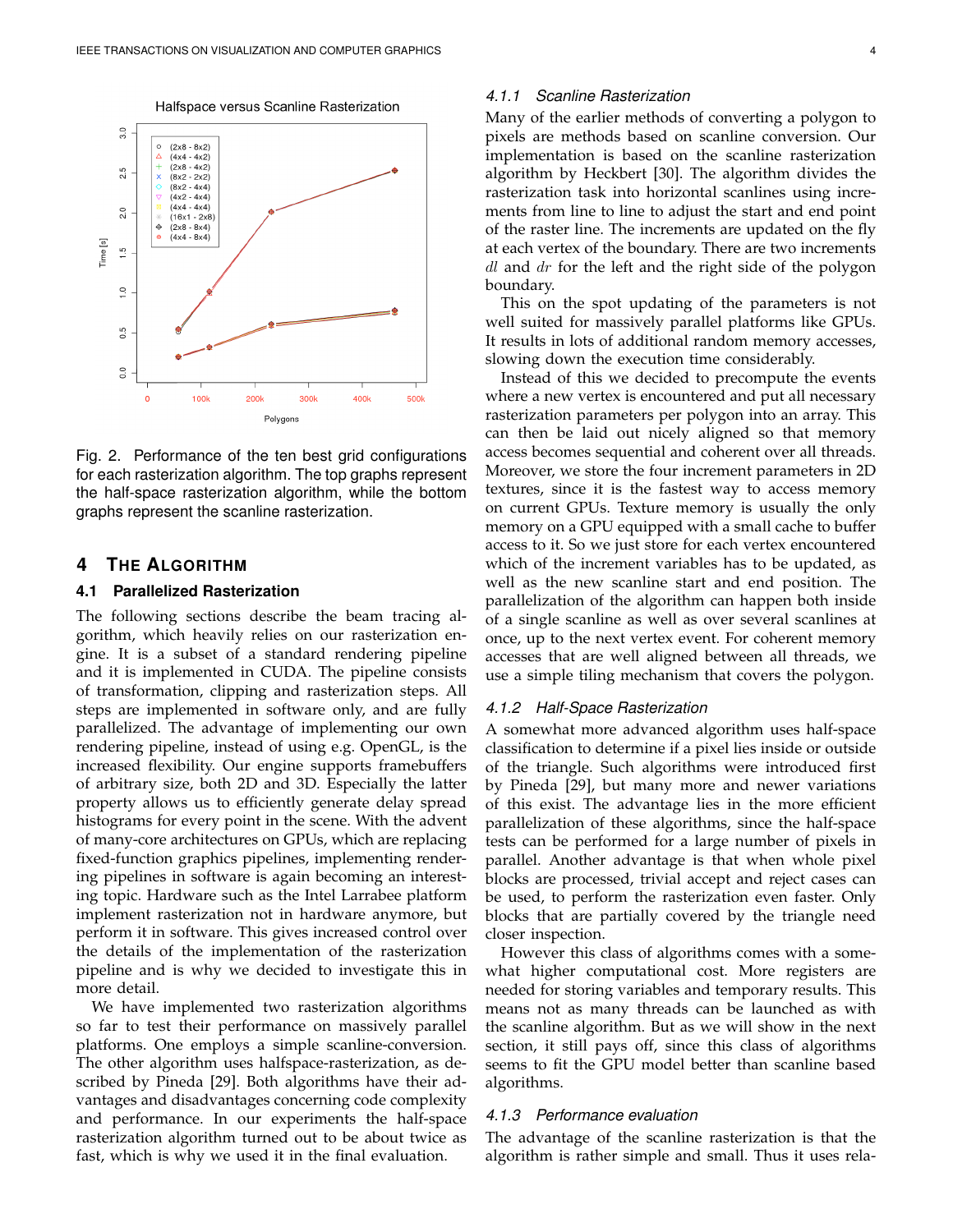tively few registers, which are an important and valuable resource on current GPUs. For example NVIDIA GeForce GPUs usually have either 8,192 or 16,384 scalar registers available per multiprocessor. This limits either the amount of usable registers, or the number of threads that can be launched concurrently on a multiprocessor. The more threads can be launched, the higher the utilization of the GPU. However, the scanline based rasterization algorithm needs a pre-processing step to compute the vertex events and their respective parameters. This leads to reduced performance compared with the half-space rasterization algorithm.

Block based algorithms like the half-space test tend to map better to the GPU architecture. Current GPUs and GPU based compute APIs use a grid computing approach (e.g. NVIDIA CUDA or OpenCL [31], [32]). A grid consists of blocks, which in turn consist of discrete threads. Blocks can be one-, two- or three-dimensional, which can be used to easily access thread-specific data in memory.

We performed a thorough benchmarking of both rasterization algorithms, by testing them with a variety of block and grid configurations. This is shown in Fig. 2, where it can be seen that the half-space algorithm clearly outperforms the scanline algorithm by more than a factor of two. We plotted the ten best grid configurations, which for both algorithms are very close together. The block sizes are often 16 or 32, which is natural for CUDA devices, since the multiprocessors contain so called halfwarps of size 16 which run in lock-step. I.e. threads in those blocks have to run exactly the same instructions. So it is very useful to group threads in sizes of 16 or 32 together that perform locally similar code paths, which is the case if they rasterize neighboring pixels.

It is still a great challenge to implement a high performance rasterization engine. Our own implementation is still at least one order of magnitude slower than the one found on current graphics hardware. But we consider our pipeline to be experimental anyway, since it supports even 3D framebuffers and everything is reprogrammable.

#### **4.2 Beam Tracing**

A beam in 2D is defined as a quadrilateral. It represents a bundle of rays emanating from an edge, which might be degenerate in the case of a point radiation source, in which case the beam is equivalent to a triangle. Each beam carries information about signal travel time, for later evaluation of the path loss and delay spread. Our algorithm generates recursively a beam hierarchy, beginning at a radiation source. Beams are reflected, refracted and also diffracted at surface boundaries. A beam might be infinite at one end, if it does not intersect any geometry at all, or it might be finite, if it intersects the geometry of the scene.

The beam is constructed from four edges (compare Fig. 3). The two edges  $e_1$  and  $e_2$  form the beam-cone. If

Fig. 3. A beam is defined by four edges. The two edges  $e_1$  and  $e_2$  form a quadrilateral whose baseline i we call the image plane of the beam. The point  $o$  is the (virtual) origin of the beam. A ray  $r = o + \lambda d$  is constructed through the image plane and intersected with the face  $\{a, b\}$  which was identified in the beam framebuffer.

the beam is created due to a reflection on a building wall, then it has another edge  $i$  that coincides with the wall. We call this the image plane of the beam. This will actually be the image plane of the viewing frustum during the beam splitting step. The last edge lies virtually at infinity for beams that do not get split, or it coincides with a part of a wall for beams that have hit some part of the geometry.

#### *4.2.1 Clipping Geometry Against the Beam*

Our approach makes use of two primary data structures. A quad tree for accelerating the intersection of beams with the scene geometry, and the beam hierarchy, which describes the propagation paths the electromagnetic radiation may take.

When a beam is formed, it has to be intersected with the scene geometry in order to recursively spawn new beams that in turn will form reflected and transmitted beams. The first step of the intersection is done by enumerating all quad-tree nodes that the beam overlaps with. This helps to cull away all unnecessary geometry from the computation. Only geometry from overlapping quad-tree nodes is used in the following beam-splitting process.

#### *4.2.2 Splitting the Beam*

For fast and easy splitting of the beam into new subbeams, we simply render the geometry contained in the beam into a 2D frame buffer, containing IDs for the geometric faces and an associated depth buffer. Since beams tend to become very thin after a small number of interactions, only few faces have to be rasterized.

When the faces that are hit have been identified, one has to compute exact intersection points of the beam with the wall. Given a beam as in Fig. 3, we have a ray  $r = o + \lambda d$  from the beam origin  $o = (x_o, y_o)$  with direction  $d = (x_d, y_d)$  to the first rasterized intersection point of the beam with a face, and finally the face  $f = \{a, b\}$  with points  $a = (x_a, y_a)$  and  $b = (x_b, y_b)$ . We can now compute the intersection point  $p = (x, y)^T$ , by solving the two following equations: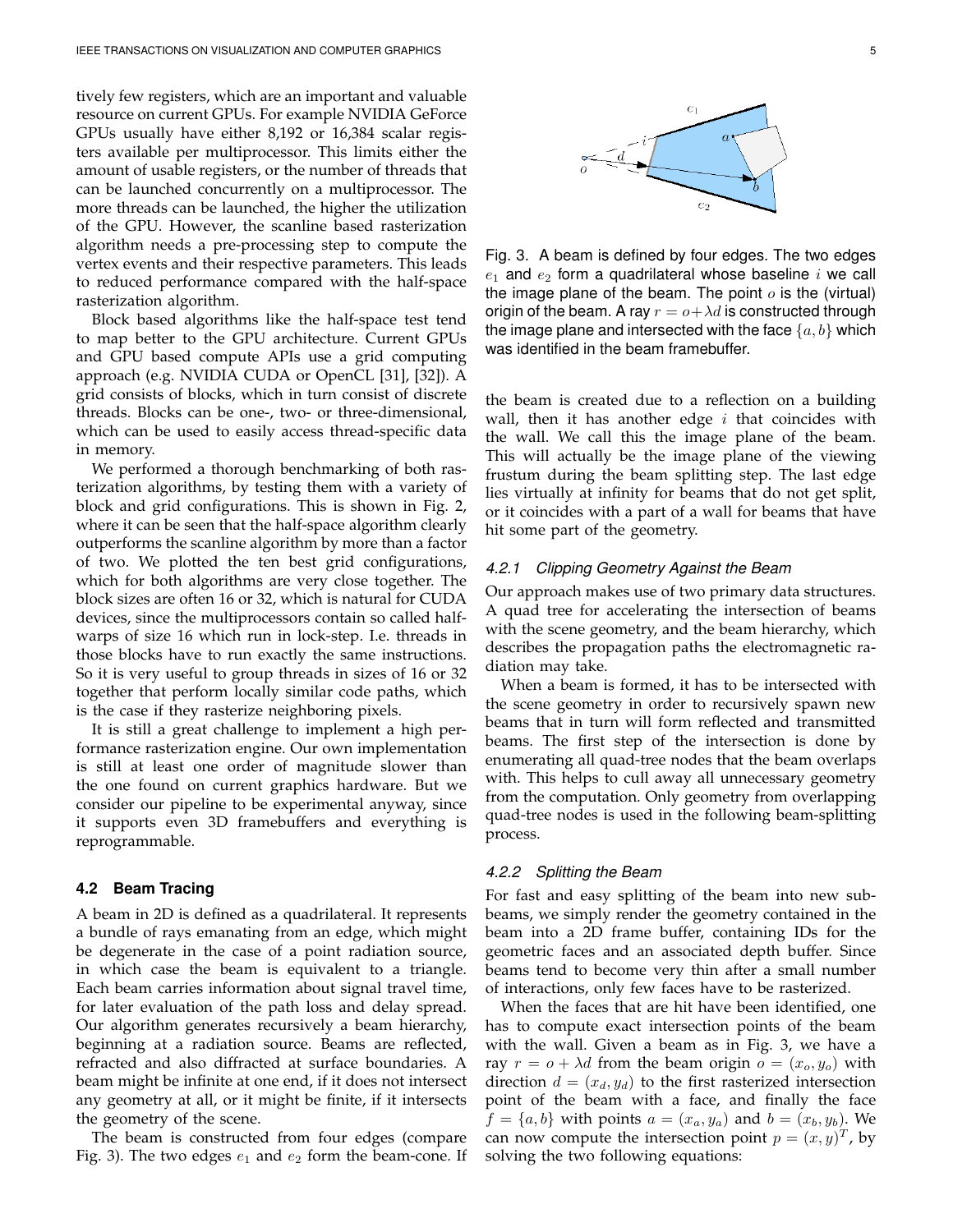

Fig. 4. (a) A beam is created and intersected with the geometry. (b) The beam is split into child-beams, according to the intersections. (c) Reflection edges are identified, and the old beam origin is reflected at those edges, constructing reflected beams. (d) In the same manner diffraction beams are generated at silhouette edges.



Fig. 5. (a) Diffraction beam in blue and (b) propagation path due to diffraction at building edge in green.

$$
\begin{vmatrix} x & y & 1 \ x_0 & y_0 & 1 \ x_0 + x_d & y_0 + y_d & 1 \ x & y & 1 \ x_a & y_a & 1 \ x_b & y_b & 1 \end{vmatrix} = 0
$$
 (1)

We ensure that the resulting intersection point lies on the face being intersected, by clamping the newly created beam to the endpoints of the face being tested.

#### *4.2.3 Generating Reflected and Diffracted Beams*

If a certain recursion depth is not yet reached, we recursively generate reflected and diffracted beams, leading to a beam tree. The reflected beam is very easily constructed by mirroring the beam origin at the wall that the old beam has hit. This is shown in Fig. 4. The new beam originates from a virtual source that is constructed by simply mirroring the source of the parent beam at the reflecting face.

Diffraction beams are constructed at silhouette edges of the geometry for every parent beam that has been split at one such edge. The diffraction beam spans the area between the shadow boundary of the parent beam and the backfacing part of the silhouette, see Fig. 5.

According to the *Geometrical Theory of Diffraction* [33] diffracted rays are produced by incident rays which hit edges, corners or vertices of boundary surfaces. Diffracted wave fronts can enter the shadow regions of the objects that are the point of diffraction. The electromagnetic field is assigned to diffracted rays similarly to reflected or transmitted rays. The initial value of the field on a diffracted ray is obtained by multiplying the field of the incident ray by a diffraction coefficient. The actual values are determined by the incident direction and the diffraction direction, wavelength and physical properties (material) of the media at the point of diffraction.

Ray tracing algorithms for radio wave propagation commonly model diffraction effects by tracing a multitude of rays into the respective diffraction cones. This fits well into the concept of beams, see Fig. 5.

Note that the beam tree contains two different kinds of beams. At every even-numbered level in the tree (starting at level 0), it contains a beam that was spawned by means of reflection or diffraction. Those beams are evaluated later if and only if they are a leaf in the tree. If, on the other hand, they have child beams, they have been split. On the odd levels of the tree, there are only beams that were produced by the splitting algorithm. Those beams have to be evaluated always, since they contain sufficient visibility information to represent a valid part of the propagation path. This gives a simple rule for the second part of the algorithm, where the beams are evaluated and the path loss is computed, see Fig. 6 for an illustration.

## **4.3 Beam Evaluation**

## *4.3.1 Computing the Attenuation*

From global illumination we know the Bidirectional Reflectance Distribution Function (BRDF) denoted by the symbol  $f_r$ . It also exists in the context of radio wave propagation. However, measured BRDFs for wavelengths on the order of centimeters are not known. But many objects and materials in this frequency spectrum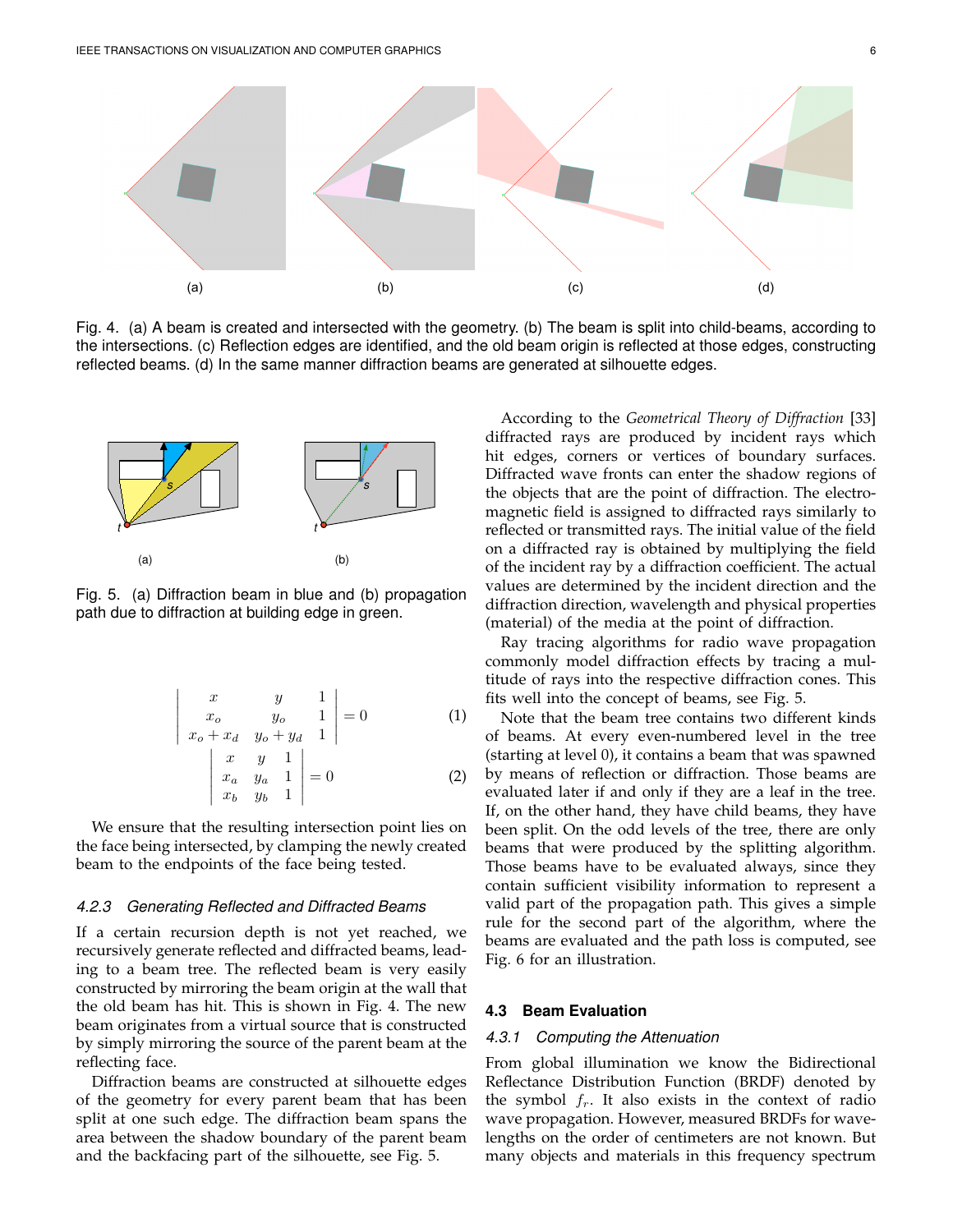are of specular nature anyhow, as stated by Rappaport [14]. So we just need to have a scene specific extinction coefficient, which can be estimated or guessed from sparse measurements.

For radio wave propagation simulations, usually the path loss is computed, which is the attenuation of the signal. The most simple model for this is the freespace model, which expresses the path loss in dB:

$$
L_{\text{fp}} = 10n \log_{10} d + C \tag{3}
$$

For the path loss exponent  $n = 2$  and the system loss constant  $C = 0$  we get the same attenuation  $(\Phi \sim \frac{1}{d^2})$ , that is known from global illumination for the attenuation of the flux density with the distance to the light source. In Section 4.3.2 we will further explain how to use this information to compute the final path loss at a specific point.

Our method currently does not support the computation of small-scale (spatial) fading effects due to multipath propagation. This effect is also called destructive interference and is most often modeled together with temporal small-scale fading effects, as described by Rappaport [14]. Although constructive and destructive interference of multipath propagation could probably be approximated by our method, we did not pursue this any further. It depends on the base frequency and the bandwidth of the channel used. In most systems, both spatial as well as time-varying small-scale fading will be simulated by statistical methods, on top of conventional propagation simulations such as ours. Furthermore, the geometric model underlying the simulation would need to be much more complex, including cars, scattering objects, such as trees, and possible much more detailed building models. This will be in most cases prohibitively expensive, both in terms of computational complexity as well as in resources needed to create the model.

#### *4.3.2 Evaluating the Beam Hierarchy*

After the beam tree has been generated, it has to be evaluated, to generate the final signal strength image, and to compute the delay spread histogram. This is done by traversing the beam tree and rasterizing each beam, accumulating the results in two buffers. See Fig. 6 for an illustration of the beam tree. Only beams that were created in a split step and those that are leafs of the tree will be rendered and contribute to the final field strength.

The first buffer is a 2D buffer that accumulates the signal strength, and the second buffer is a 3D buffer that contains the delay spread histogram. The algorithm rasterizes each beam, and computes the attenuation and the travel time inside of it. The attenuation is used for computing the final signal strength, and it propagates through the beam-hierarchy and through each beam with the accumulated distance from the radiation source.

Given the set  $B$  of all beams of the beam tree that lead to an individual beam *b*, we compute the path loss  $L_p(x)$ of a point  $x \in b$ . We accumulate the BRDFs  $f_r$  for each reflection and also take the length of the propagation

Root Split | Split | Split Reflected Diffracted Reflected Split Split Split Split Split

Fig. 6. The beam tree structure. Only the bold boxes will be actually rendered in the final rasterization step.

path into account. It is defined by the distance from  $x$  to the transmitter origin  $t_o$  (equivalent to the  $\frac{1}{d^2}$  from global illumination). Hence, the path loss is then defined as:

$$
L_p(x) = \frac{\prod_{b_i \in B} f_r^i}{|x - t_o|^2}
$$
 (4)

This value can be written directly into a 2D array or framebuffer, using efficient polygon rasterization, implemented on the CUDA device. The accumulated path loss is computed by simply summing all beams into the 2D buffer.

#### *4.3.3 Computing the Delay Spread*

The path loss and the delay spread are computed at the same time. We use a 3D array for collecting the histogram. Every column in this array represents a discrete delay spread histogram for the given 2D position. When we evaluate (i.e. rasterize) a beam, we compute for each pixel the distance  $d = |x - t_o|$  the signal has traveled so far from its virtual source  $t_o$ . This can be mapped to a traveling time, which is approximately  $t = d \cdot c$ , where  $c \approx 299 \cdot 10^6 \frac{m}{s}$ , depending on the optical density of the material. This is then mapped to one of the bins of the histogram and the path loss is added to that bin. Accumulating over all beams gives an accurate estimation of the delay spread at this specific point of the scene.

In our implementation the user can specify all relevant simulation parameters, such as the maximum recursion depth, the transmitter and receiver position, and resolution of the resulting simulation. Feedback is given on the spot, and is often interactive, depending on the scene complexity and number of reflections and diffractions. The evaluation of the delay spread is obviously instantaneous for a static transmitter and a moving receiver, and allows the user to intuitively explore the temporal spreading characteristics of the signal.

# **5 MODEL PARAMETER ADAPTION**

The modeling of urban propagation environments often consists of polygonal building outlines with one height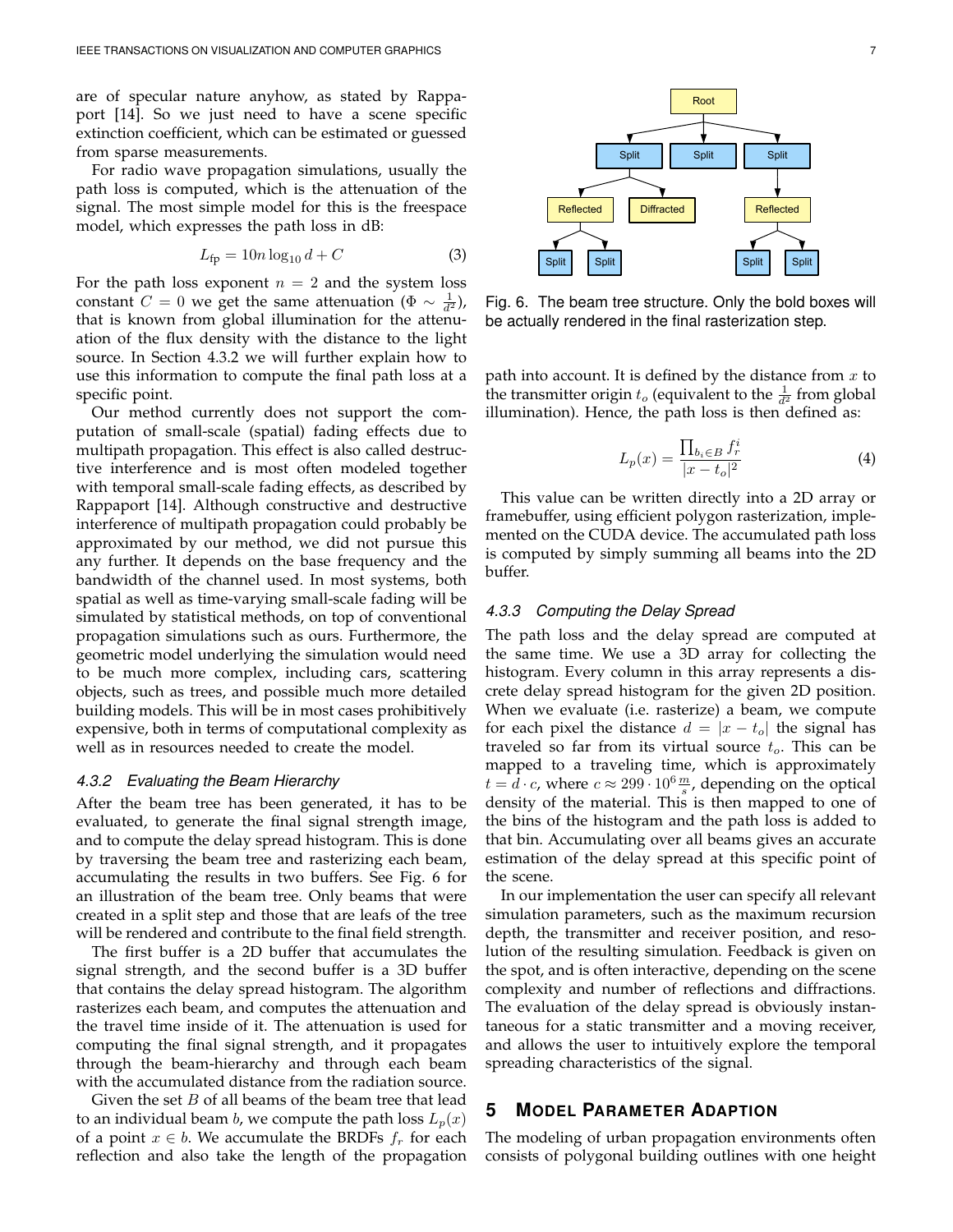

Fig. 7. Each row of the optimization matrix corresponds to one measurement location. Each column is formed by the travel distance and number of reflections and diffractions of the arriving beams at the respective location.



Fig. 8. Optimal parameter vectors for each measurement route.

value per building, the so-called 2.5 dimensional description. Other influencing factors like building material, roof style, texture or vegetation are typically not included in the description of the urban models since the acquisition of this information is either very expensive or sometimes simply not available. However, a city with modern skyscrapers that consist predominantly of glass fronts and flat roof tops will certainly exhibit a different attenuation behavior than a small town with pitched roofs and fronts made of concrete.

In literature, it is therefore quite common to adapt propagation models to different types of environments. A qualitative description of a propagation environment would for instance consist of a classification into rural or urban, or by building density and street widths. However, such coarse grain classification usually reflects typical propagation characteristics very poorly. Therefore, we use an implicit description by adapting model parameters to different environments by calibration from real-world measurements. Thus, we model unknown components of the propagation environment like traffic or vegetation by introducing variable coefficients (model parameters) into our path loss calculation.

Since the logarithm does not change the basic behavior of a function and therefore preserves the minimum, we choose to optimize the logarithm of the path loss formula (4). Hence, the product in the numerator is



Fig. 9. Performance of our algorithm for varying levels of recursive interactions. Complexity grows approximately linearly.

transformed to a sum which can be expressed easily in matrix notation. The linear system is set up as:

$$
C\frac{1}{d^{\gamma}}\prod_{i=1}^{N}f_i \to 1\log C - \gamma\log d + \sum_{i=1}^{N}\log f_i \tag{5}
$$

We can than formulate the adaption of model parameters as a constrained least-squares problem in order to minimize the mean squared error between predicted and measured data:

$$
\min_{x} ||F(x)||_{2}^{2} = \min_{x} \sum_{i} F_{i}^{2}(x)
$$
\n(6)

such that

$$
F(x) = M \cdot x - d \tag{7}
$$

$$
A \cdot x \leq b \tag{8}
$$

$$
B \cdot x = c \tag{9}
$$

Each row of the matrix  $M$  corresponds to one measurement location, whereas the columns are formed by the beams that reach the respective location, like travel distance of each arriving path and number of reflections and diffractions. The basic structure of  $M$  is depicted in Fig. 7 and is discussed in more details in the last paragraph of this section.

The vector d contains the measured path loss at each location, hence the optimal parameter vector  $\hat{x}$  minimizes the mean squared error between the predicted and measured path loss with respect to the constraints (8) and additionally satisfying the equality constraints (9). Using the constraints we can incorporate expert knowledge on the propagation phenomena into the optimization problem, e.g., the path loss coefficient  $\gamma$  is known to be in the range between two for free space propagation and five inside densely populated cities. The optimal  $\hat{x}$ can then be calculated by common solver algorithms like Gauss-Newton or Levenberg-Marquardt [34].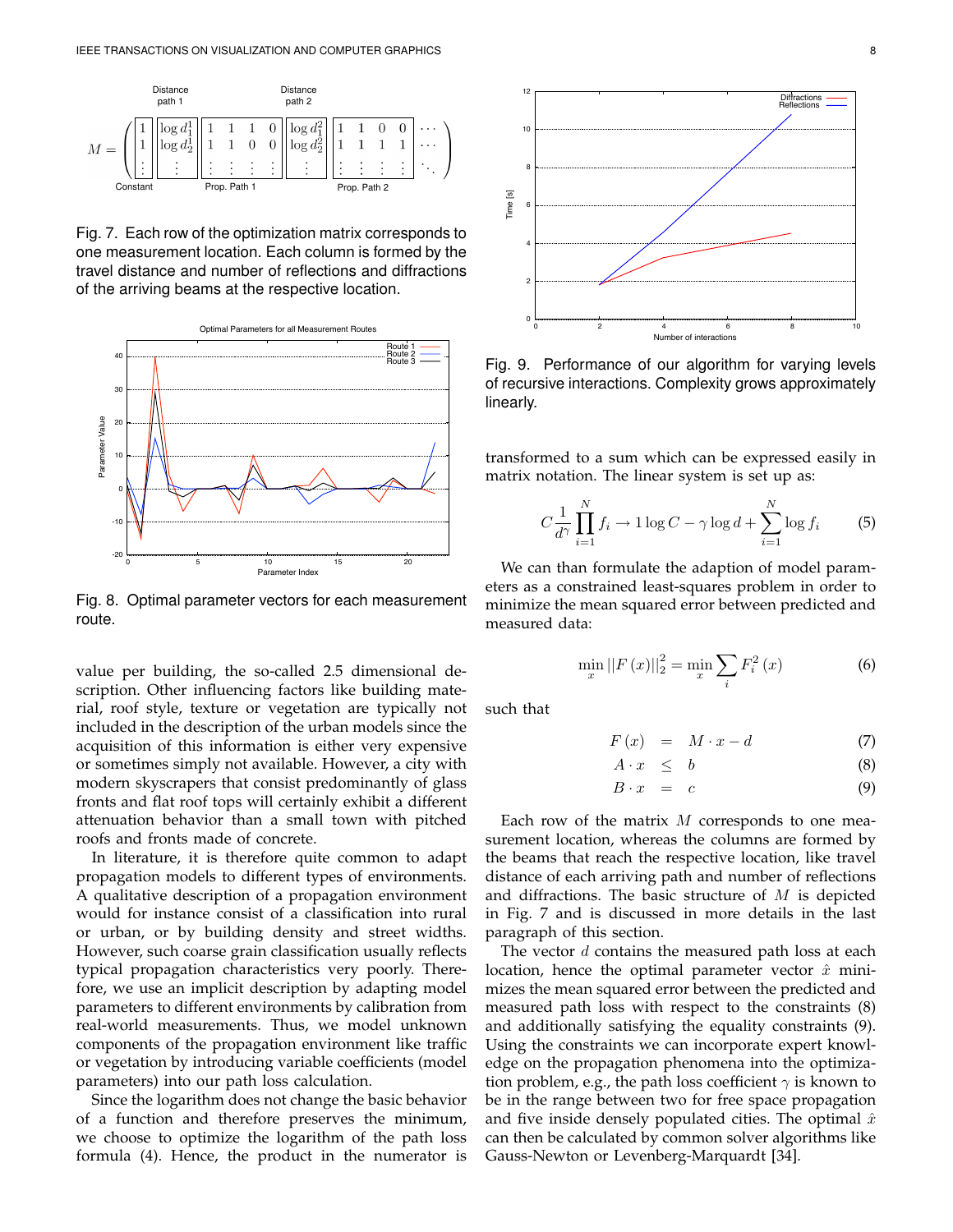To the best of our knowledge, previous approaches to the adaption of model parameters from ray paths like the one of Mathar et. al [35] have been restricted to optimization of the strongest ray paths, only. First, they adapt their model parameters to best match their least attenuated ray path at each receiver location based on an initial parameter vector. Then they cyclically iterate between the computation of strongest ray paths and corresponding parameter estimation because changes in the model parameters can result in different strongest paths in the next iteration. They fail to provide a strict proof for convergence of their alternating approach, however they claim to achieve good results in practice after two or three iterations. Obviously, this procedure heavily depends on the initial parameter vector and is not guaranteed to find the global optimum because the optimization algorithm has no access to the information of all incoming ray paths, in a case with multiple strong propagation paths.

Our approach does not depend on an alternation between path computation and parameter estimation. We directly incorporate all paths from the beam hierarchy into the parameter estimation by binary encoding all existing paths. Hence, we can provide a closed form for the optimization algorithm and thereby inheriting all properties of the optimization procedure at hand. The method to incorporate the binary encoding in the optimization matrix  $M$  (cf. Fig. 7) is described below. For ease of understanding we describe the procedure only for the reflection effect. However, the concept is of course not limited to propagation paths based on reflection only but can easily be extended to support paths that are due to diffraction or other propagation phenomena.

Let  $R$  be the maximum recursion level of the reflection and  $N$  the maximum number of arriving paths. Each row of  $M$  is then of the form (without the leading constant)

$$
(\log d_1 \quad \delta_{1,1} \dots \delta_{1,R} \quad \dots \quad \log d_N \quad \delta_{N,1} \dots \delta_{N,R} \quad ) \tag{10}
$$

where  $\delta_{i,j}$  is a binary encoding such that

$$
\delta_{i,j} = \begin{cases} 1, & \text{if path } i \text{ has } j \text{ or more reflections} \\ 0, & \text{otherwise.} \end{cases}
$$
 (11)

Hence, we use the  $\delta_{i,j}$ 's to switch certain parts of the matrix  $M$  on or off, so to speak. Thereby providing the required uniform input matrix for the optimization algorithms while still supporting a varying number of arriving paths for each receiver location.

With this method we have calculated the optimal parameter vectors for the widely known Munich dataset from the COST 231 project which contains a 3D model of Munich downtown and three measurement routes. Fig. 8 shows the shape of the optimal parameter vectors for each measurement path, separately. Although, the curves differ slightly in scale, they agree on the overall shape. The standard deviation between the optimal parameter vectors of route 1 and route 2 respectively, lie between 3 and 4 when compared to the optimal

parameters of route 3. Therefore, we have chosen the parameter vector of the third measurement route for the actual computation of path loss. The adaption of model parameters to the third measurement route results in a very good agreement of prediction and measurement for the remaining measurement routes. When using those parameters, we achieve standard deviations between 6 dB and 8 dB for all three routes.

# **6 EVALUATION**

In this section we will take a look at the two most important properties of our algorithm. First we analyze the space and time complexity, and second we evaluate the accuracy, compared to real-world measurements and other works.

## **6.1 Complexity and Performance**

The performance of the algorithm depends on several parameters. First of all the complexity of the scene geometry influences the beam splitting algorithm. It is vital to our algorithm that this visibility computation is done on the GPU, since it takes up most of the time in our algorithm. An important aspect of this is finding out the optimum configuration for the chosen platform. In our case, the dimensions of the computing grid on the CUDA device had to be optimized. Experiments showed that for this algorithm 128 threads are the optimal grid size on current devices.

However, the number of recursive reflection and diffraction steps also influences the complexity of the algorithm. In the beginning, we create only one beam in a certain direction, but with every split and reflection, it will spawn a number of additional beams, thus letting the number of beams grow exponentially in the worst case. However, beams tend to get very thin after a few reflections, so that on levels near the bottom of the beam tree there will be only a few children per beam.

Because of this, the size of the beam hierarchy becomes linear in the number of considered interactions, as can be seen in Fig. 9, and also depends on the spatial resolution of the framebuffer, which can be defined by the user in  $m/p$ ixel. The evaluation itself is a simple polygon rasterization, and has been implemented using CUDA. We chose not to use OpenGL here, because it does not allow to render easily into a 3D texture, which is necessary for the delay spread histogram computation.

In the Munich scenario (see Fig. 1) there are approximately 80,000 vertices for the buildings. This is a reasonably complex scene, which is computed in several minutes on normal ray tracers for radio wave propagation (e.g. Schmitz et al. [21]). Our algorithm computes the scene in less than 3 seconds, even with complex recursive interactions. The machine used in this case was a Core2Duo with 2.4 GHz and a NVIDIA GeForce 8800 Ultra.

On the other hand the diffracted beams are usually much broader, often with an opening angle  $> 90^\circ$ . This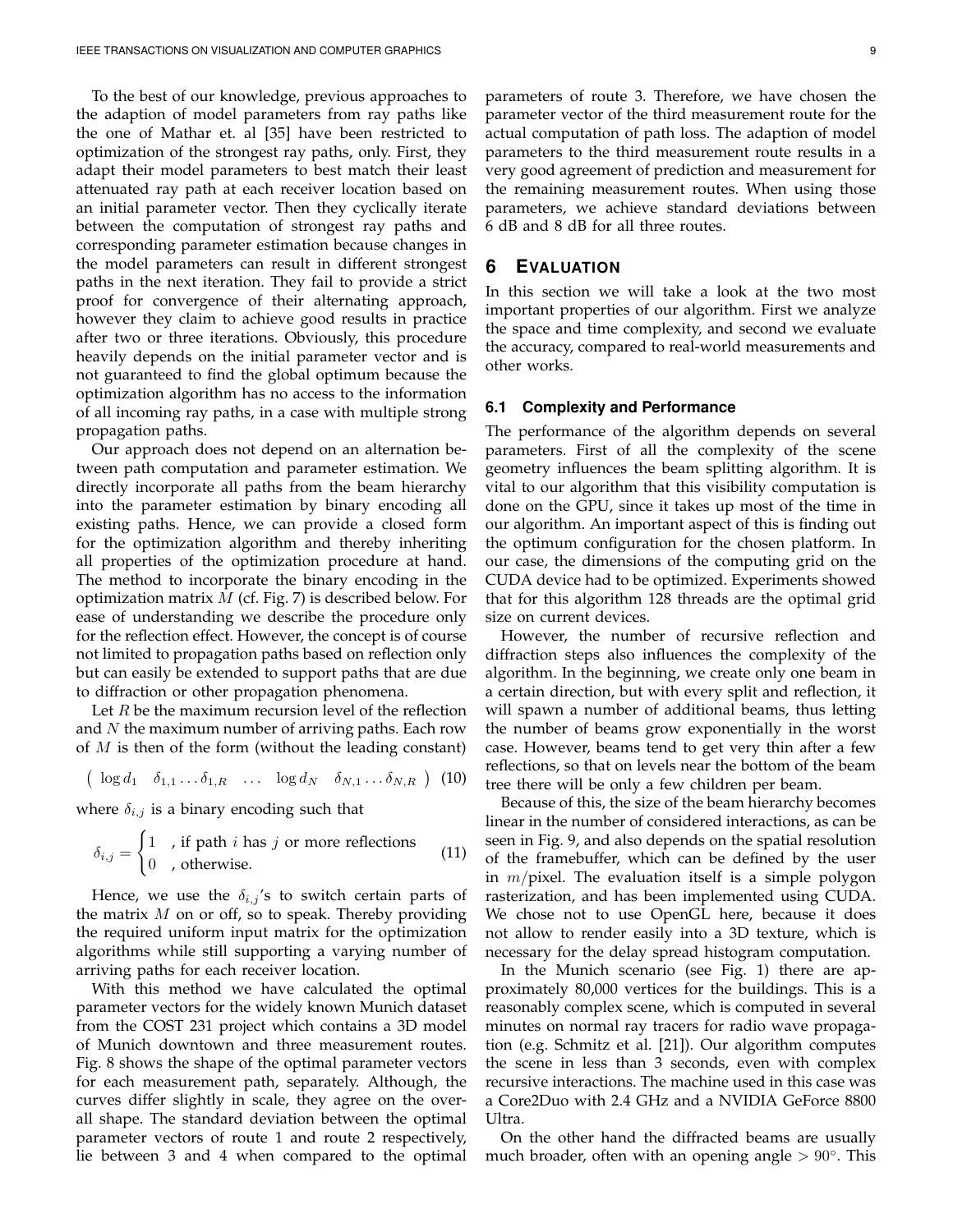| Method           | Accuracy | Time       | Std. dev. | Delay spread | Reflections | Diffractions |
|------------------|----------|------------|-----------|--------------|-------------|--------------|
| Our method       | 5 m      | l.8 s      | $6.18$ dB | Yes          | Yes         | Yes          |
| Wahl [36]        | 10 m     | 36s        | $6.41$ dB | No           | Yes         | Yes          |
| <b>Rick [28]</b> | 5 m      | $0.05$ s   | $4.5$ dB  | No           | No          | Yes          |
| Schmitz [21]     | 5 m      | $9m$ $20s$ | 5.82 dB   | Yes          | Yes         | Yes          |

TABLE 1

Comparison of our method to several other state of the art works. Our method supports all important propagation effects, and is apart from the work of Schmitz [21], the only method which simulates the delay spread.



Fig. 10. A plot showing the measured results (blue) versus our simulation (red) for the downtown Munich scenario (top) and the Ilmenau scenario (bottom).

leads to much more spawned rays. However it is often not necessary to do more than one or two diffraction steps, because the signal strength is attenuated very fast by diffraction. Thus it is more important to create a propagation path that diffracts only once into a street, where reflection will carry on to propagate the signal.

## **6.2 Accuracy**

For the evaluation with measured data, we use two different datasets. The first one is the above mentioned Munich dataset from the COST 231 project. The second is the dataset of the city of Ilmenau, as described by Schneider et al. [37]. This scenario contains measurements for three different base stations with highly accurate and

detailed measurement samples. The actual measurement data had to be averaged and sampled down to our simulation grid's resolution, which is 5m. We chose this particular resolution, to be able to compare the Munich and Ilmenau scenarios. The former comes with measured data with 5m resolution. So using a higher resolution of the simulation grid provides no benefits. Hence we also use the same resolution on the Ilmenau data set. Memory and time requirements obviously grow proportionally to the grid resolution (i.e. linearly in the number of pixels).

In all our experiments we used the parameter optimization method described in Section 5. For any simulation method, a way of setting the simulation parameters needs to be used to provide sensible results. This can be done by educated guesses, or by our method, using sparse measurements and our optimization framework. Not using using either will lead to completely wrong results. The advantage of our method is that measurements lead to more correct results and the computed parameters are valid for different variations of a scenario. For all rasterization tasks we used the half-space rasterization algorithm, as described in Section 4.1.2. The recursion depth for the beam tracing was fixed to four reflections for all scenarios.

# *6.2.1 Munich Scenario*

The measurements of this scenario can be taken as a reference solution for our algorithm and were taken on three different routes on street level. We compare the measured data with our simulation to estimate the quality of the simulation. It has to be noted that there are many more aspects to radio wave propagation than only interaction with static geometry. Especially moving objects, like people or cars, or even the weather can add significant, time based noise to measurements. This will influence measurements drastically, so that most other works leave these aspects out of the simulation, and use stochastic methods to model these effects on top of the ray or beam traced simulation.

In Fig. 10 we show one of the route plots in blue compared to our simulation in red. One can see that the overall shape of the curves match, which indicates that effects based on the scene geometry and its interaction with the radio waves are matched well by our algorithm. The higher level fluctuations in the measured signal most probably stem from dynamic effects which are not included in our algorithm. An example delay spread plot is shown in Fig. 11. Note the different spikes that are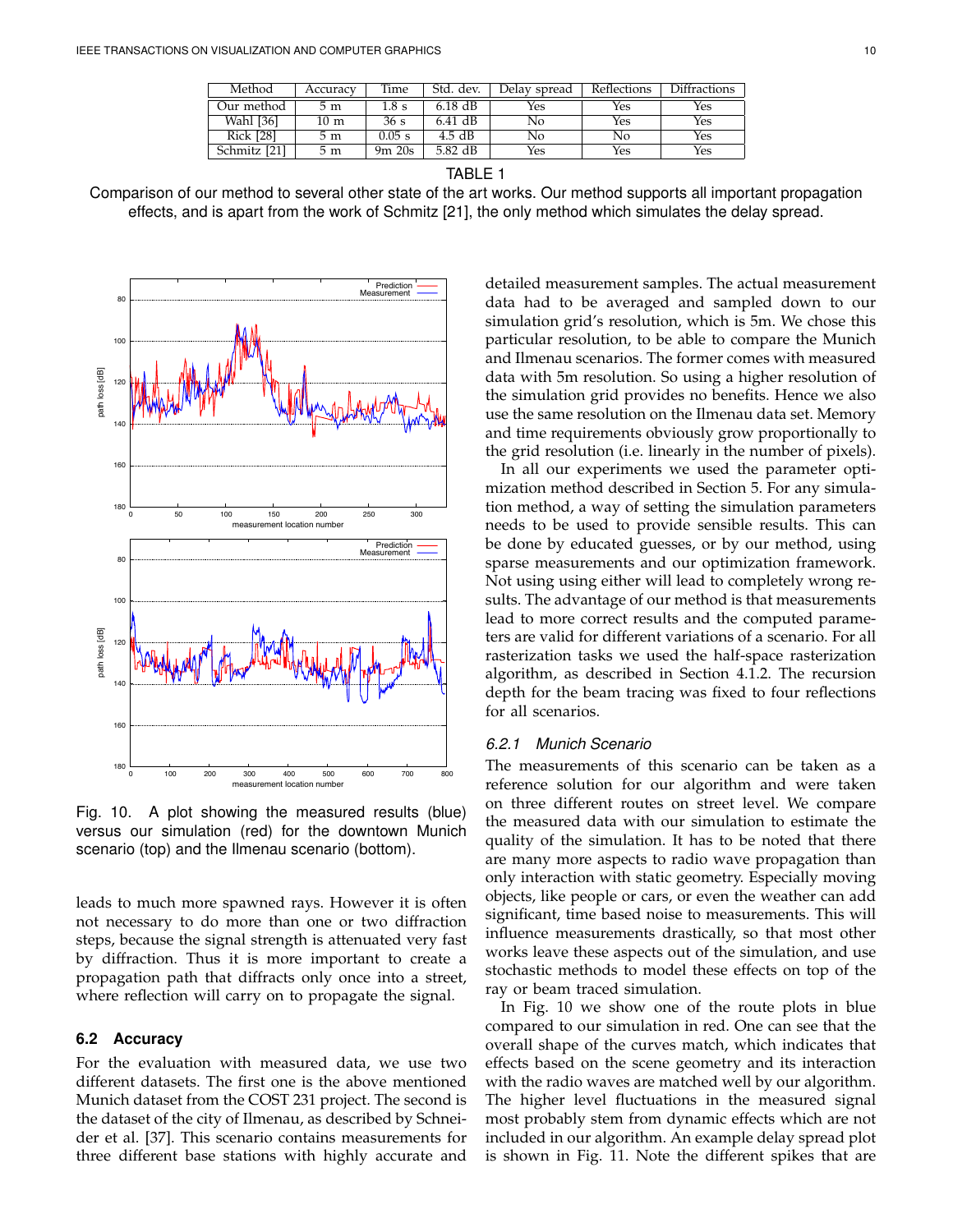

Fig. 11. A simulated delay spread histogram for one receiver position in the Munich scenario. The multiple peaks represent different propagations paths, which arise due to reflection and diffraction.

due to multiple reflections off of building walls. This will influence how well the receiver can decipher the transmitted signal, due to the resulting echoes.

The most common form of comparing radio wave propagation algorithms, is to compute the standard deviation of the errors between the simulation and the measurements. In Table 1 we compare our method to three other state of the art works. Besides the timings and the accuracy it is also most important to compare the features of the simulation. Although Rick [28] is able to run the Munich scenario at interactive rates, their method does not allow for the computation of reflections. Hence they are not able to compute a detailed delay spread, since this relies on multiple propagation paths, which are due to reflection and diffraction. It is noteworthy that Rick et al. get a better value for the standard deviation for this specific scenario. However, their approach has limitations. They are only able to predict the average signal strength, Multi-path propagation cannot be modeled. Optimally, one would use their approach to quickly optimize the antenna positions for best average signal strength, and then use our approach to optimize for delay spread characteristics. Wahl et al. [36] do not compute delay spread, although they state it might be incorporated into their approach. However this still has to be shown to be a viable option. The results from Schmitz and Kobbelt [21] are better, but with much longer computation times. Both the accuracy as well as the run time is due to the fact that they use a 3D ray tracer, which is computationally more expensive, but also models the given scenario in greater detail than our approach.

## *6.2.2 Ilmenau Scenario*

This particular scenario was created and recorded by the TU Ilmenau [37] and contains about 380,000 vertices, see Fig. 12. The measurements contain data for three

| <b>Base Station</b> | Std. dev.              | Measured samples |
|---------------------|------------------------|------------------|
| BS1                 | $6.9 \text{ dB}$       | ላ4″              |
| $BS2-1$             | $6.2$ dB               |                  |
| RS2-2               | $\overline{\text{dB}}$ | າຂ               |

TABLE 2 Results for the city of Ilmenau scenario.



Fig. 12. The city of Ilmenau scenario, with the propagation result for base station 1, and the measurement routes in black.

different base stations and were sampled very densely. Because of the fact that we used only a resolution of five meters for our simulation, the measurement data had to be sampled down. For example there exist more than 170,000 sample points for the first base station. We reduced this amount of data to less than 900 samples by averaging to fit our simulation resolution.

The geometry of the city already contains some slopes towards the border of the city model. This can lead to wrong predictions, since our simulation model so far assumes relatively flat urban scenarios. This leads to a less accurate prediction than in the Munich setting, but still comparable to the earlier presented results from our and other works. The simulation results can be seen in Tab. 2 and Fig. 10, and a visual result in Fig. 12. Although the simulation data in Fig. 10 matches the measured data quite well, one can see that our approach overestimates the signal strength at some points. This might be due to landscape geometry, which we neglect in our 2D approach, or other factors that are not reflected in our model. Nevertheless we achieve a standard deviation between 4.7 and 6.9 dB for the simulation results compared to the measurements.

# **7 CONCLUSION**

We have shown a fast and accurate algorithm that can accurately simulate radio wave propagation in urban environments, including important effects like multi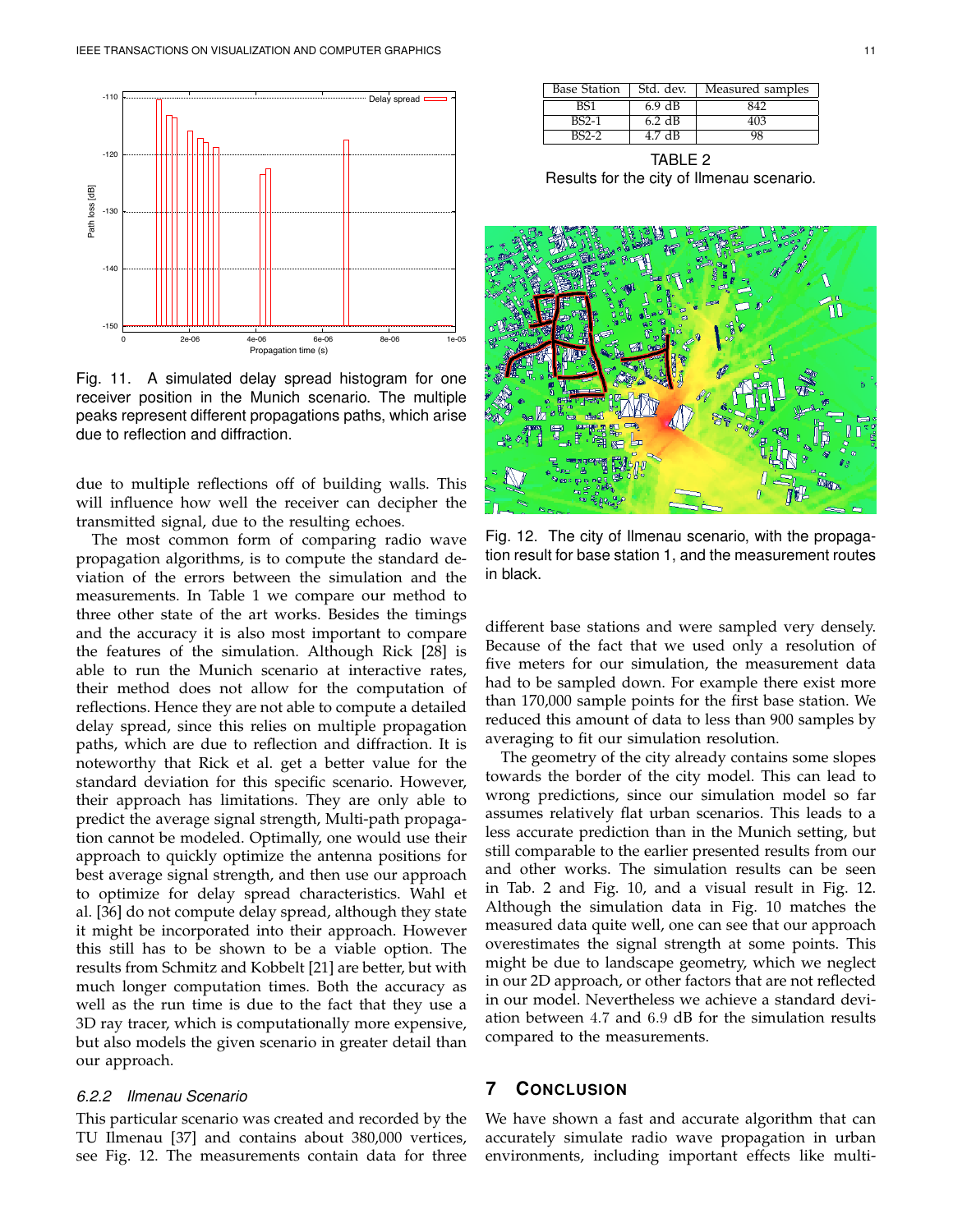path propagation due to reflection and diffraction, and predict the resulting delay spread.

As future work, we would like to implement a full 3D beam tracer. This leads to a number of interesting, but difficult questions, but will also solve several restrictions. Currently, scenes with hills and valleys will not be modeled very accurately. Our 2D method will predict line of sight paths or wall-reflection paths that do not exist in reality. This already becomes somewhat apparent in the Ilmenau scenario. Hence extension to 3D is necessary for the method to be more general.

However the beam-splitting by rasterization as used in the presented work will not work anymore when using a true 3D approach. Also beams and beam-hierarchies can have non-trivial geometry. Especially in the case of slightly curved surfaces one has to take care that the reflected EM-field modeled by the beam-hierarchy is still continuous. In 2D this is more easy than in 3D, where the edges of a reflected beam don't have to intersect in one point anymore.

# **8 ACKNOWLEDGMENTS**

The authors would like to thank Christian Schneider of the TU Ilmenau for supplying measurement data and the corresponding geometric city model.

# **REFERENCES**

- [1] J. T. Kajiya, "The rendering equation," in *SIGGRAPH '86: Proceedings of the 13th annual conference on Computer graphics and interactive techniques*. New York, NY, USA: ACM Press, 1986, pp. 143–150.
- [2] A. Lehnert, "Systematic errors of the ray-tracing algorithm," *Applied Acoustics*, no. 38, pp. 207–221, 1993.
- [3] L. Seiler, D. Carmean, E. Sprangle, T. Forsyth, M. Abrash, P. Dubey, S. Junkins, A. Lake, J. Sugerman, R. Cavin, R. Espasa, E. Grochowski, T. Juan, and P. Hanrahan, "Larrabee: a many-core x86 architecture for visual computing," in *SIGGRAPH '08: ACM SIGGRAPH 2008 papers*. New York, NY, USA: ACM, 2008, pp. 1–15.
- [4] R. Overbeck, R. Ramamoorthi, and W. R. Mark, "A real-time beam tracer with application to exact soft shadows," in *EGSR*, 2007.
- [5] A. Schmitz, T. Rick, T. Karolski, T. Kuhlen, and L. Kobbelt, "Simulation of Radio Wave Propagation by Beam Tracing," K. Debattista, D. Weiskopf, and J. Comba, Eds. Munich, Germany: Eurographics Association, 2009, pp. 17–24. [Online]. Available: http://www.eg.org/EG/DL/WS/EGPGV/EGPGV09/017- 024.pdf
- [6] T. Whitted, "An improved illumination model for shaded display," *Commun. ACM*, vol. 23, no. 6, pp. 343–349, 1980.
- [7] D. R. Horn, J. Sugerman, M. Houston, and P. Hanrahan, "Interactive k-d tree gpu raytracing," in *I3D '07: Proceedings of the 2007 symposium on Interactive 3D graphics and games*. New York, NY, USA: ACM, 2007, pp. 167–174.
- [8] N. A. Carr, J. Hoberock, K. Crane, and J. C. Hart, "Fast gpu ray tracing of dynamic meshes using geometry images," in *GI '06: Proceedings of Graphics Interface 2006*. Toronto, Ont., Canada, Canada: Canadian Information Processing Society, 2006, pp. 203– 209.
- [9] C. Dachsbacher, M. Stamminger, G. Drettakis, and F. Durand, "Implicit visibility and antiradiance for interactive global illumination," in *SIGGRAPH '07: ACM SIGGRAPH 2007 papers*. New York, NY, USA: ACM, 2007, p. 61.
- [10] N. Tsingos, T. Funkhouser, A. Ngan, and I. Carlbom, "Modeling acoustics in virtual environments using the uniform theory of diffraction," in *SIGGRAPH '01: Proceedings of the 28th annual conference on Computer graphics and interactive techniques*. New York, NY, USA: ACM, 2001, pp. 545–552.
- [11] N. Tsingos, E. Gallo, and G. Drettakis, "Perceptual audio rendering of complex virtual environments," in *SIGGRAPH '04: ACM SIGGRAPH 2004 Papers*. New York, NY, USA: ACM, 2004, pp. 249–258.
- [12] T. Funkhouser, P. Min, and I. Carlbom, "Real-time acoustic modeling for distributed virtual environments," in *SIGGRAPH '99: Proceedings of the 26th annual conference on Computer graphics and interactive techniques*. New York, NY, USA: ACM Press/Addison-Wesley Publishing Co., 1999, pp. 365–374.
- [13] J. Stam, "Diffraction shaders," in *SIGGRAPH '99: Proceedings of the 26th annual conference on Computer graphics and interactive techniques*. New York, NY, USA: ACM Press/Addison-Wesley Publishing Co., 1999, pp. 101–110.
- [14] T. S. Rappaport, *Wireless Communications: Principles and Practice*. Prentice-Hall, Inc., 1995.
- [15] L. M. Correia, Ed., *COST Action 273: Mobile Broadband Multimedia Networks, Final Report*. Academic Press, 2006.
- [16] M. Hata, "Empirical formula for propagation loss in land mobile radio services," *IEEE Transactions on Vehicular Technology*, vol. 29, no. 3, pp. 317–325, Aug 1980.
- [17] F. Ikegami, S. Yoshida, T. Takeuchi, and M. Umehira, "Propagation factors controlling mean field strength on urban streets," *IEEE Transactions on Antennas and Propagation*, vol. 32, pp. 822–829, 1984.
- [18] E. Damosso, Ed., *COST Action 231: Digital mobile radio towards future generation systems, Final Report*. Luxembourg: Office for Official Publications of the European Communities, 1999.
- [19] F. Ikegami, T. Takeuchi, and S. Yoshida, "Theoretical prediction of mean field strength for urban mobile radio," *IEEE Transactions on Antennas and Propagation*, vol. 39, pp. 299–302, 1991.
- [20] K. R. Schaubach, N. J. D. IV, and T. S. Rappaport, "A ray tracing method for predicting path loss and delay spread in microcellular environments," in *Proc. IEEE Vehicular Technology Conference*, vol. 2, May 1992, pp. 932–935.
- [21] A. Schmitz and L. Kobbelt, "Wave propagation using the photon path map," in *PE-WASUN '06*. New York, NY, USA: ACM, 2006, pp. 158–161.